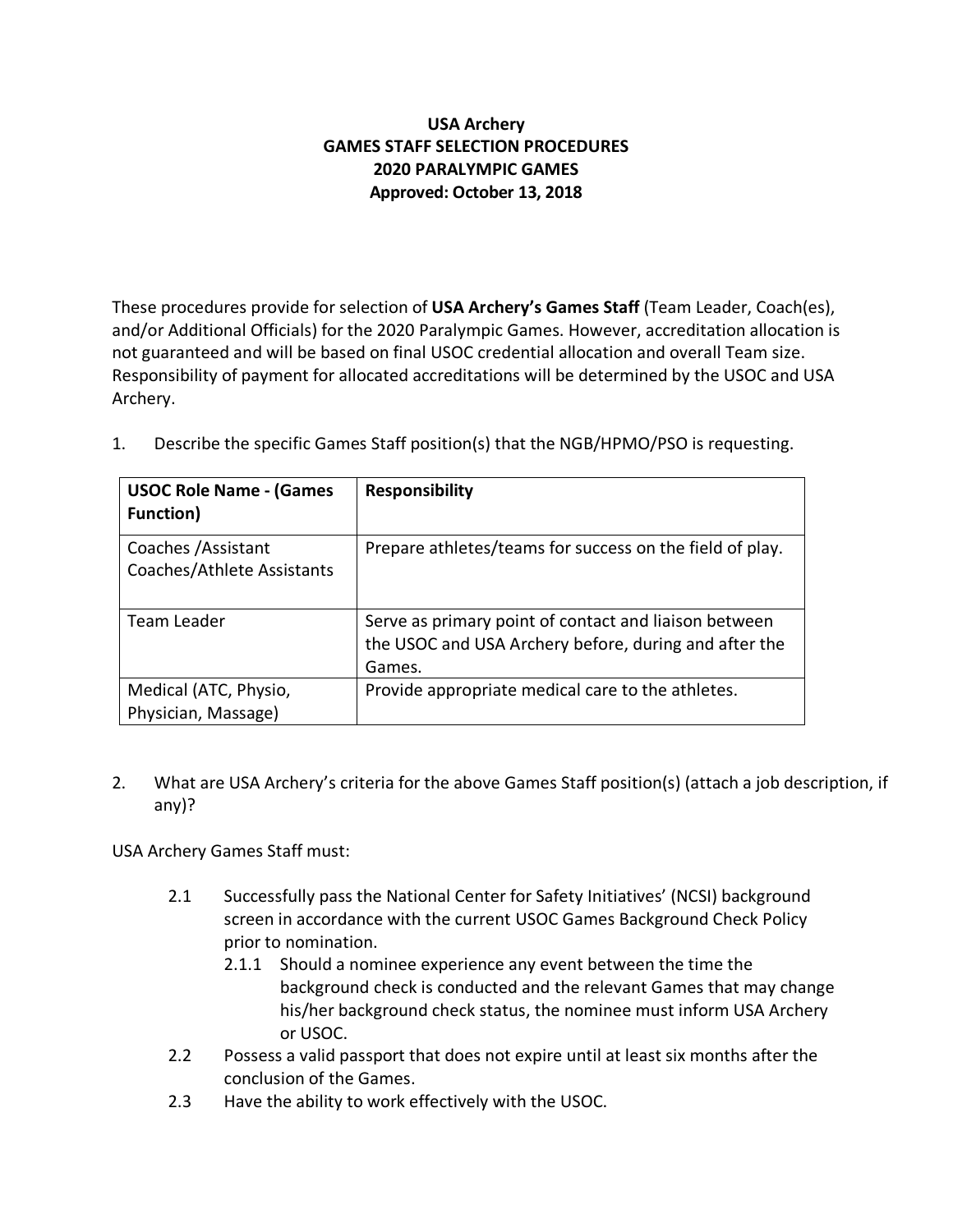- 2.4 Have strong administrative, communication and organizational capabilities/skills *(if applicable)*.
- 2.5 Be responsible for Team's adherence to all rules regarding discipline at the Games *(if applicable)*.
- 2.6 Fulfill all duties and requirements of the USOC including attendance at USOC Games related meetings *(if applicable)*.
- 2.7 Be available for entire duration of the Games *(if applicable).*
- 2.8 Have USA Archery's approval to make financial decisions regarding the Team *(if applicable)*.
- 2.9 Possess high level, specific technical and tactical knowledge of the sport *(if applicable).*
- 2.10 Have thorough knowledge and understanding of the IF rules and regulations governing the sport *(if applicable).*
- 2.11 Demonstrate ability to establish harmonious relationships with athletes and other Team personnel*.*
- 2.12 Be in good health and able to withstand the physical rigors of traveling with and working with the Team.
- 2.13 Be listed on USA Archery's Long List and must have successfully completed all Games Registration requirements by stated deadline.
- 2.14 Participate in USADA training as required for position *(if applicable).*
- 2.15 Successfully complete the USOC's safe sport awareness training and education program.
- 2.16 Sign a USA Archery Code of Conduct for the current year.

In addition, Medical Personnel must:

- 2.17 Possess the appropriate certifications.
- 2.18 Pass a medical credential review in addition to the approved USOC Games Background Check, which will be a combined check managed through USOC Sports Medicine (separately arranged background checks will not be considered).
- 2.19 Meet the required experience and proficiency levels as determined by USOC Sports Medicine and outlined in Attachment A and the documents found at http://www.teamusa.org/About-the-USOC/Athlete-Development/Sports-Medicine/Volunteer-Program.aspx.
- 2.20 Be approved for nomination through the USOC's Sports Medicine Division.

In addition, Coaches and Athlete Assistants Must:

- 2.21 Possess a high level of specific technical and tactical knowledge of the sport.
- 2.22 Be familiar with World Archery rules.
- 2.23 Prior to nomination be a USA Archery member in good standing, have passed a current USA Archery Background Screen, and have a current SafeSport training certificate through the end of the Games.
- 2.24 Have extensive training working with elite level Paralympic athletes.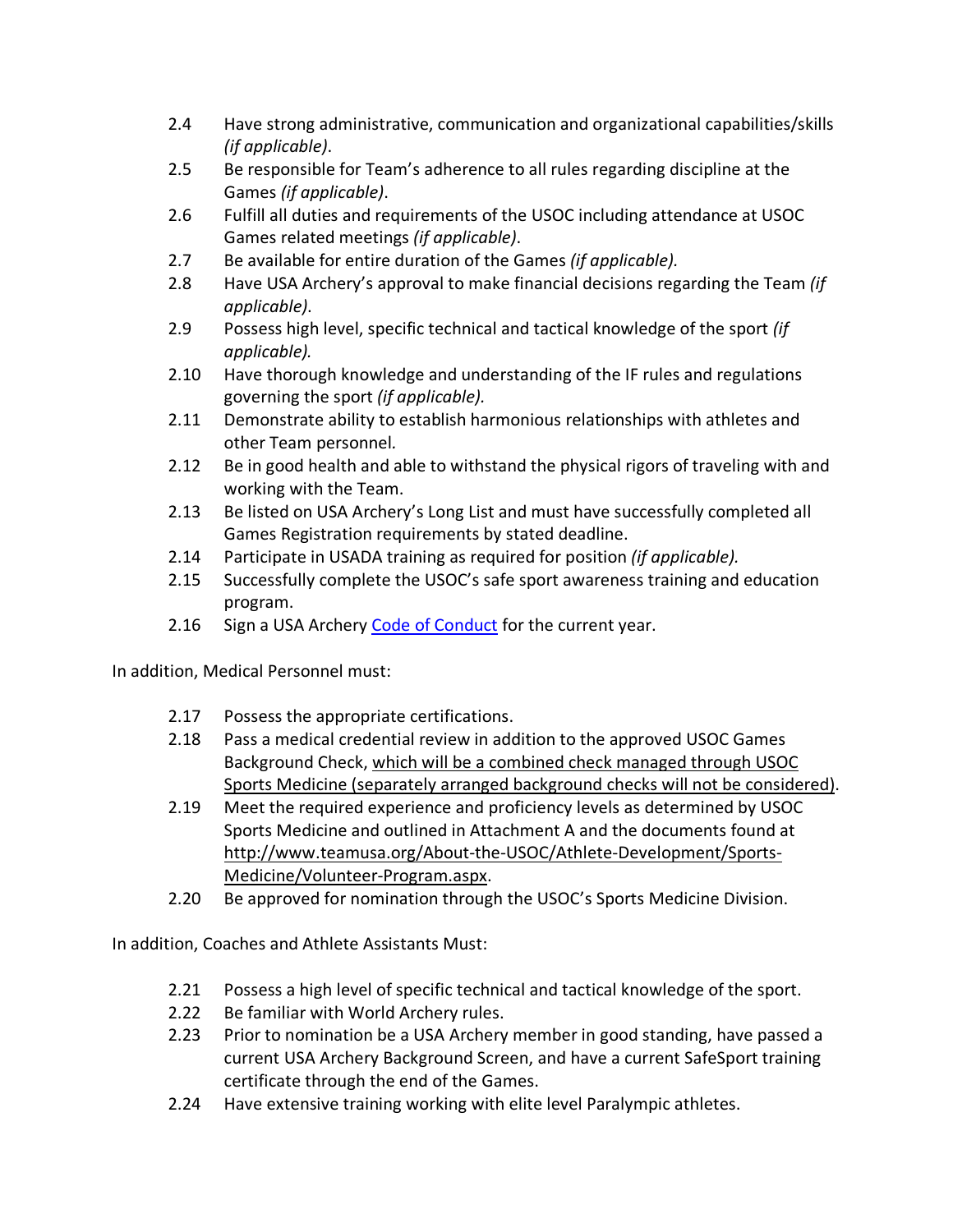2.25 Fulfill all duties assigned by USA Archery.

In addition, Team Leaders must:

- 2.26 Possess appropriate experience and/or certifications relative to the position/area of expertise for which they may be nominated.
- 2.27 Possess a high level of specific technical and tactical knowledge of the sport.
- 2.28 Be familiar with World Archery rules.
- 2.29 Prior to nomination be a USA Archery member in good standing, have passed a current USA Archery background screen, and have a current SafeSport training certificate through the end of the Games.
- 2.30 Have extensive experience working with elite level Paralympic athletes.
- 2.31 Fulfill all duties assigned by USA Archery.
- 3. Describe the process that candidates shall follow to express interest in being considered for a Games Staff position, in each category below:

Applicants who wish to be considered for Games Staff must meet all requirements set forth in Section 2 and formally submit an application for consideration. USA Archery will post application information for the Team Leader, Medical Staff, Athlete Assistants and replacement coach(es) at www.usarchery.org by the last day of Q4 of 2019 and give eligible applicants a minimum of 30 days to respond.

4. Describe the intended method of identifying the pool and selecting the candidates to be considered for the Games Staff position(s) listed below:

USA Archery will appoint the Paralympic National Head Coach to be the Coach/Team Leader at the Paralympic Games. In the event the Paralympic National Head Coach is unable to Coach/Team Leader at the Paralympic Games, then a Coach/Team Leader with National Team experience and meeting the experience outlined in Section 2 may be selected from the eligible pool of applicants outlined in Section 3 by the Paralympic Games Staff Selection Committee (Section 4.1).

The Paralympic Games Staff Selection Committee, which will include the athletes appointed to the Paralympic Games Team, will select the Assistant Coaches, Athlete Assistants and Medical Staff and replacement Coach(es), Athlete Assistants and Team Leader, if applicable, from the pool of applicants identified referenced in Section 3.

- 4.1 The Paralympic Games Staff Selection Committee consists of the following individuals:
	- 4.1.1 The Paralympic Games Selection Committee will consist of USA Archery's Paralympic National Head Coach, USA Archery's Chief Executive Officer, as well as the athletes selected to the 2020 Paralympic Games Team.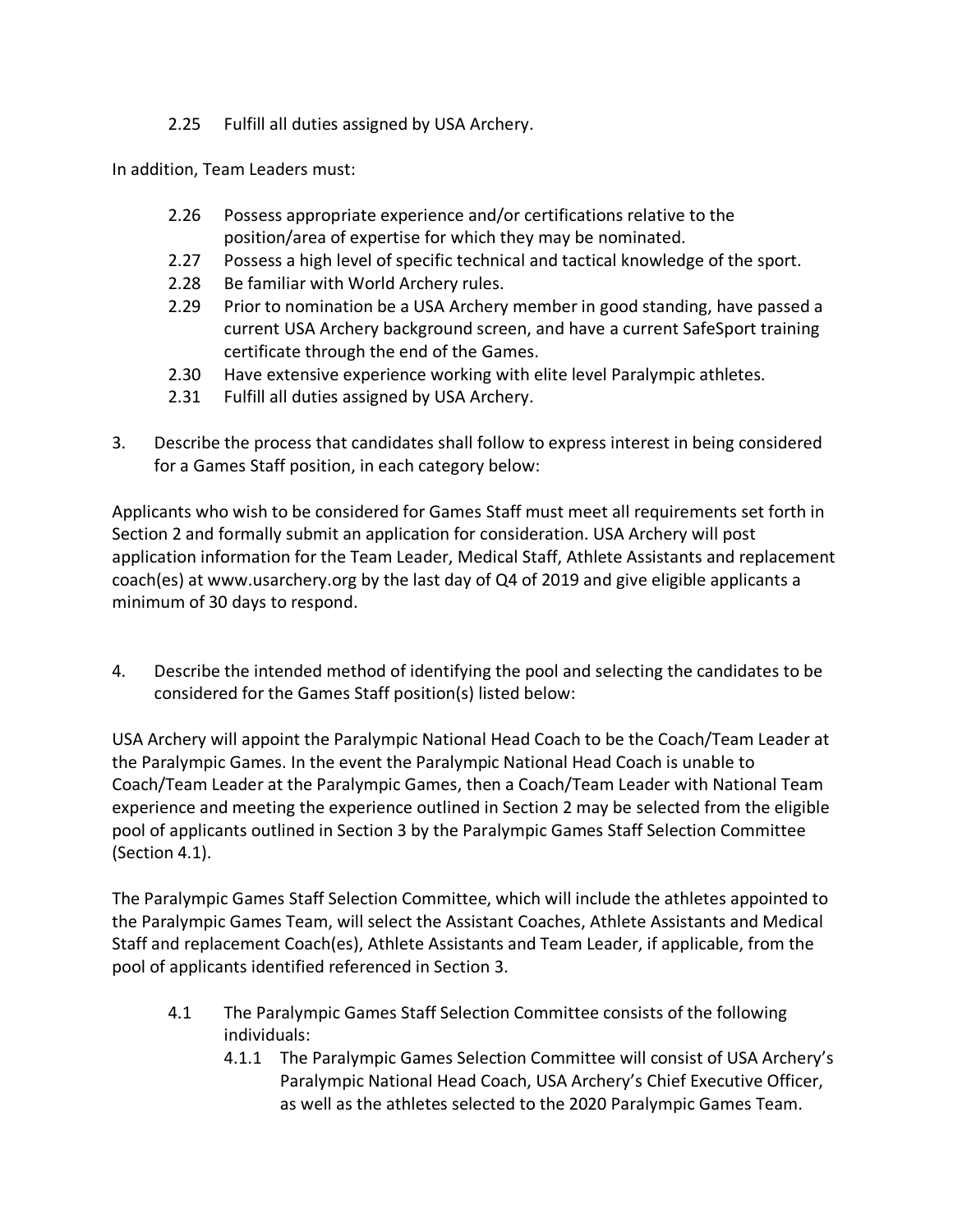- 4.2 The Paralympic Games Staff Selection Committee will recommend staff members based on:
	- 4.2.1 The information submitted in the application process;
	- 4.2.2 General experience and interaction with candidates;
	- 4.2.3 Feedback from athletes through the athlete representatives and previous years' International Team Staff athlete and peer evaluations;
	- 4.2.4 Candidate's performance on both USA Archery sponsored team staffs and non-sponsored, self-funded teams will be evaluated during the selection process;
	- 4.2.5 Ability to best meet the criteria in Section 2 for the respective position.
- 4.3 Positions will be filled by a majority vote of the members of the Selection Committee. If there is a tie, the USA Archery CEO will make the final selection.
- 4.4 The selected Games Staff will be published on the USA Archery web site within 5 working days after the selection process is completed.
- 5. Describe the removal of Games Staff:

An individual who is to be nominated to the above-listed Games Staff position(s) by USA Archery may be removed as a nominee for any of the following reasons, as determined by USA Archery.

- 5.1 Voluntary withdrawal. Games Staff nominee must submit a written letter to the USA Archery CEO.
- 5.2 Injury or illness as certified by a physician (or medical staff) approved by USA Archery. If the individual refuses verification of his/her illness or injury by a physician (or medical staff) approved by USA Archery, his/her injury will be assumed to be disabling and he/she may be removed.
- 5.3 Inability to perform the duties required.
- 5.4 Violation of the USA Archery's Code of Conduct located at www.usarchery.org.
- 5.5 If for any reason, USA Archery believes it may not be safe for athletes or other coaches to have this individual on the team between the time of appointment and the event, USA Archery retains the right to remove the Games Staff member.

Once the Games Staff nomination(s) is accepted by the USOC, the USOC has jurisdiction over the Games Staff, at which time, in addition to any applicable USA Archery Code of Conduct, the USOC's Games Forms apply. The USOC's Games Forms are available as part of Games Registration prior to the respective Games.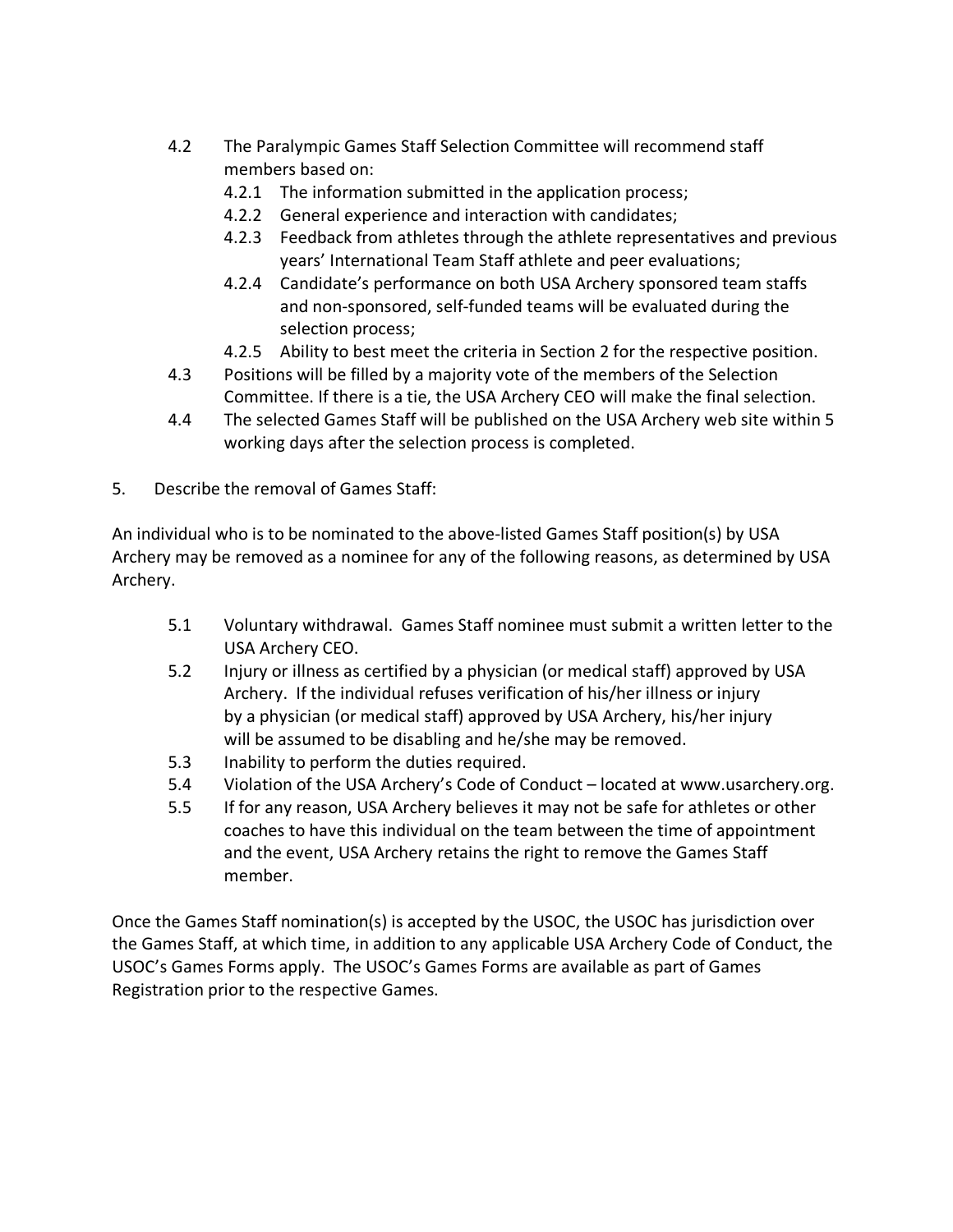6. Describe the replacement of Games Staff:

In the event that the Nominated Games Staff member is unable to perform the duties of the position(s) for injury, illness, Code of Conduct violation or any other unforeseen circumstances that would result in the need to replace him/her, the replacement candidate must meet all of the applicable criteria listed in Section 2 above and be selected through the same process as outlined in Sections 3 and 4.

7. Which group/committee will make the final approval of the Games Staff position(s)? The Games Staff, with the exception of the Paralympic National Head Coach/Team Leader as noted in Section 4 above, will be selected through the same process as outlined in Section 4 by the Paralympic Games Staff Selection Committee, which will include Athletes selected to the Paralympic Games Team.

The Games Staff, with the exception of the Paralympic National Head Coach/Team Leader as noted in Section 4 above, will be selected through the same process as outlined in Section 4.

8. Conflict of Interest:

An individual involved in the selection process who has a conflict of interest must disclose this information and recuse himself or herself and not influence others regarding the discussions, meetings or decisions involving the selection of the Games Staff position(s). If there is an issue concerning whether a conflict of interest exists, USA Archery's Board or Ethics Committee, as appropriate, shall determine if a conflict exists.

9. Date of Nomination:

The Games Staff Nomination Form with the Games Staff nominee's name, including the name of a replacement (if applicable), will be submitted to the USOC on or before: July 10, 2020.

10. Publicity/Distribution of Procedures:

The USOC approved selection procedures (complete and unaltered) will be posted/published by USA Archery in the following locations:

- 10.1 Web site: www.usarchery.org These procedures will be posted as soon as possible, but not more than five days following notice of approval by the USOC.
- 10.2 Other (if any): N/A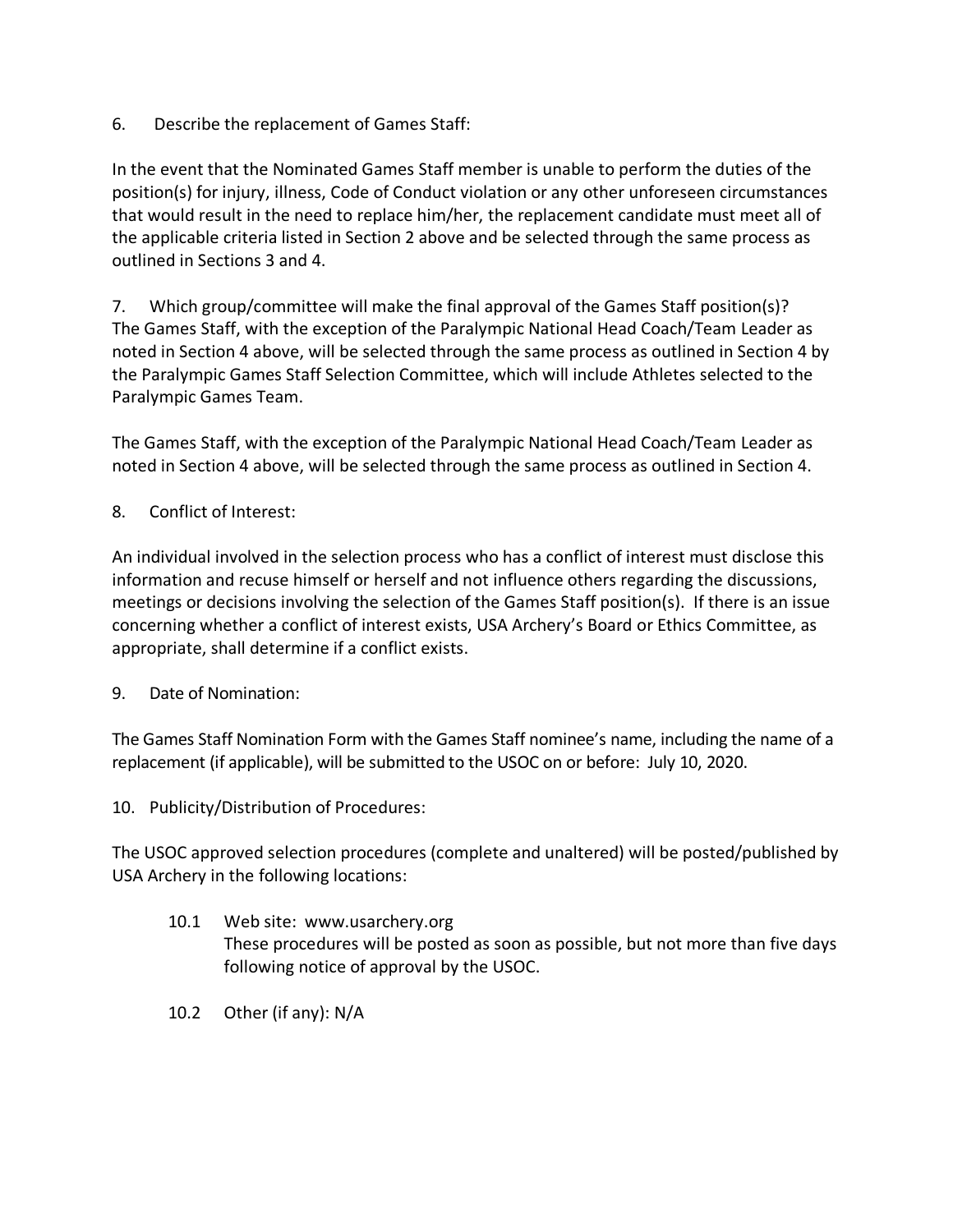| <b>Position</b>                                              | <b>Print Name</b>    | <b>Signature</b> | Date     |
|--------------------------------------------------------------|----------------------|------------------|----------|
| NGB/HPMO/PSO<br>President or<br>CEO/Executive<br>Director    | Rod Menzer           |                  | 10/13/18 |
| USOC Athletes'<br><b>Advisory Council</b><br>Representative* | <b>Brady Ellison</b> |                  | 10/13/18 |

\* If the USOC AAC Representative has delegated authority to the Alternate AAC Representative to sign the Selection Procedures, attach a letter from the AAC Representative indicating the reason he/she has delegated authority.

\* Signature by the Athlete Representative constitutes that he/she has read and understands the Selection Procedures. If the Athlete Representative reads and does not agree with the Selection Procedures being submitted by USA Archery, he/she may submit those reasons in writing to his/her Sport Performance Team.

\* If, for some reason, a sport does not have an elected USOC AAC Representative, USA Archery must designate an athlete from that sport to review and sign the Selection Procedures.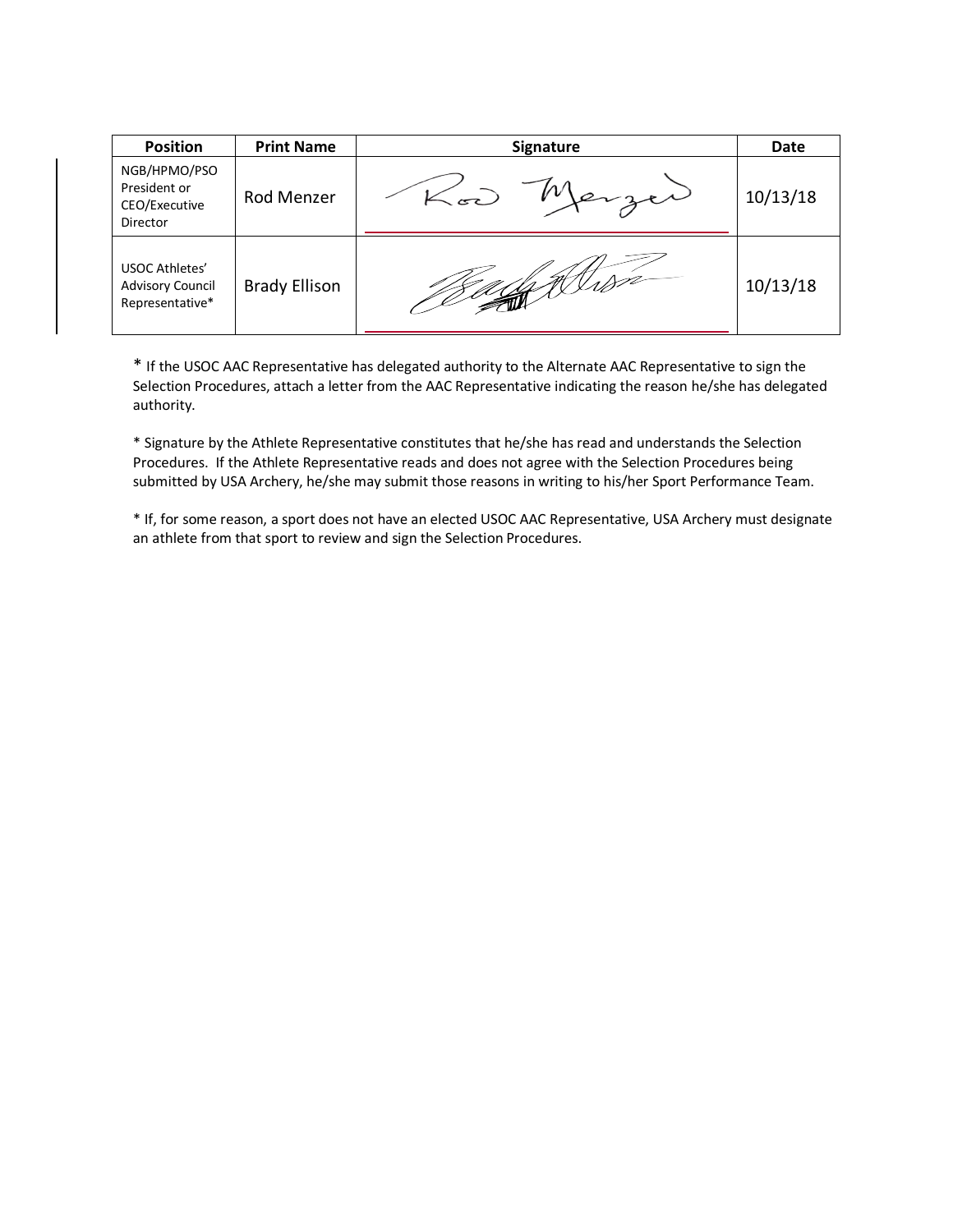# **Attachment A**

## **USOC Sports Medical Games Requirements**

#### **PURPOSE**

The USOC has developed medical requirements to ensure the safety of athletes during Games (Olympic, Paralympic, Pan American and Para Pan American, etc.). This policy addresses equipment requests and minimum standards for all NGBs/HPMOs/PSOs (NGBs from here forward) and medical providers attending games.

### **POLICY**

### **1. Requests**

NGBs **must identify medical support requests to the USOC Sports Medicine department**. These requests must specify any supplies, equipment, and other medical support provided at the Games. Anti-doping concerns or comments should also be identified. Collected information will be reviewed by the USOC Managing Director of sports medicine who will then identify and communicate the level of support to be provided by USOC Sports Medicine. Any changes to the requested sports medicine support should be immediately forwarded to USOC Sports Medicine. In cases where medical services or materials are not identified, the USOC cannot guarantee support for additional or late requests because of time, budget and other factors.

# **2. NGB Health Care Providers**

NGBs must nominate and allocate Games credentials to NGB identified health care provider(s) to support the NGB sports medicine needs during the games. Any potential NGB medical provider who *could* be nominated to provide services must be identified by the NGB no later than the due date for the respective Games Long List. Additionally, all NGB medical providers must meet the criteria as identified in the NGB's approved Additional Officials Selection Procedures, along with the additional criteria outlined below.

The medical staffing list will include anyone who will potentially be credentialed by the NGB and/or use a day pass to provide services at an Olympic/Paralympic Village or a High Performance Training Center. Health care providers must meet minimum qualification standards which are identified below by their specialty without exception. NGBs must ensure their identified medical staff can meet these standards prior to advancing their nomination for a Games credential or day pass access. If the provider is not licensed in the United States, they may be ineligible to be credentialed. In order to meet expected standards of care and mitigate risk management issues, selected provider(s) **must** meet the below minimum qualifications in